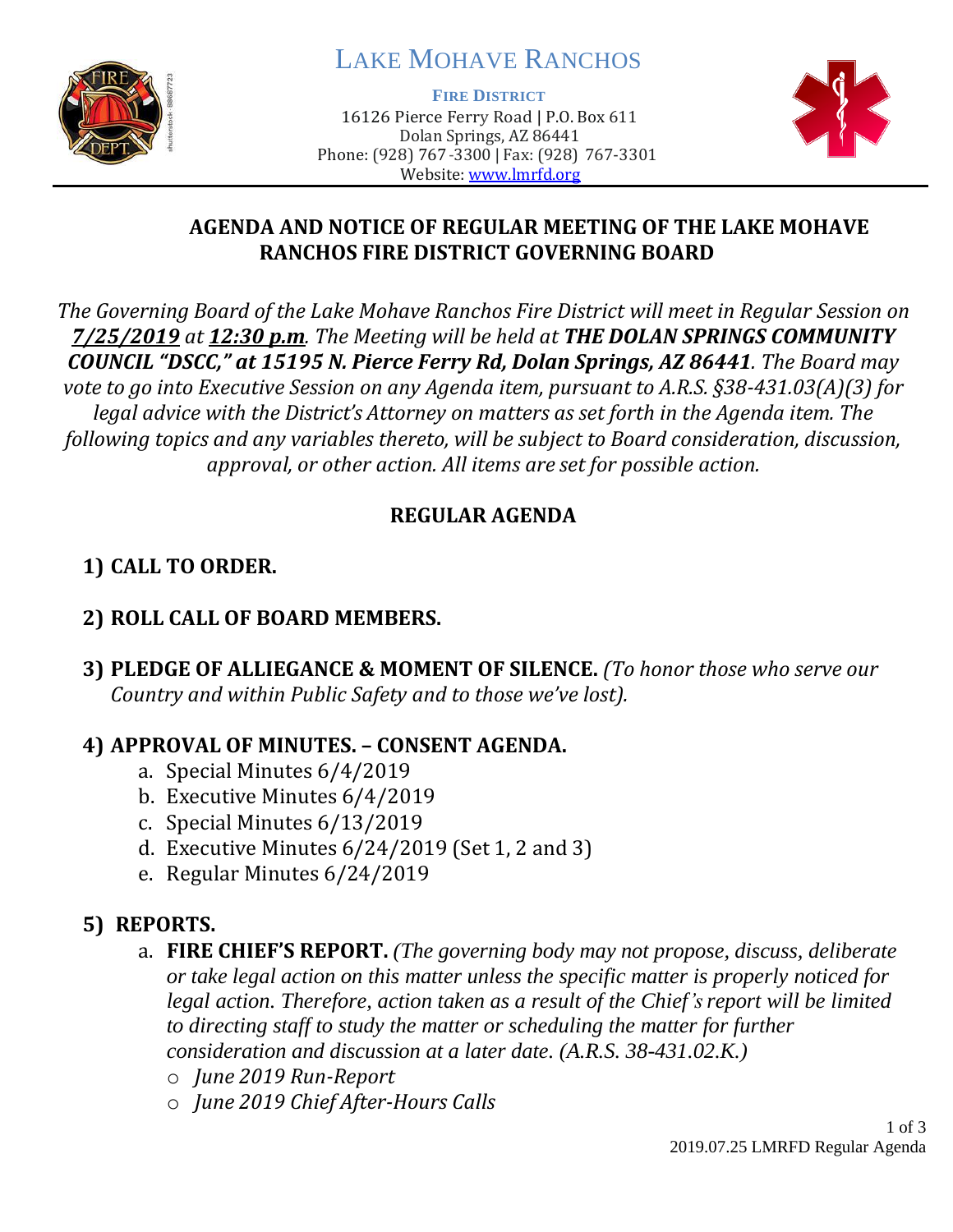- o *Suppression Schedule (July 2019 current and August 2019 tentative)*
- o *Meetings/Conferences/Trainings (June-after 6/24/2019 and July current/tentative)*
- o *District Properties*
- o *District vehicles/apparatus (equipment)*
- o *Projects in the works*
- o *Other*

## b. **FINANCIAL REPORT(S).**

1. Discussion and approval: June 2019 Financial Report(s). *(The financial report(s) are to be reviewed and approved by the Board).* (Buldra/Administration)

## **6) EXECUTIVE BUSINESS.**

- a. Discussion and possible action regarding: Legal Counsel Invoice(s) and material. (Kiffer)
- b. Discussion and possible action regarding: PTO calculation/recalculation(s) for former Chief DeMaio and wage information re: possible correspondence. (Reh-Bower)
- c. Discussion and possible action regarding: Board Approval of Interim Fire Chief Contract re: Tim Bonnee. (Board)
- d. Discussion and possible action regarding: Direction to Chief Bonnee regarding Interim Fire Chief Contract and/or approval for all parties to sign. (Board)

## **7) REGULAR BUSINESS.**

- a. Discussion regarding: Water Tender pump purchase information/clarification, due to emergency on 7/18/2019. (Administration)
- b. Discussion and possible action regarding: Review and possible approval of revised Social Media-Personnel Policy (Article 40; Media Relations). (Administration)
- c. Discussion and possible action regarding: Possible venue change of the LMRFD Board Meetings; update posting locations and Mohave County of any changes; review of Meeting time scheduled and possible change. (Administration/Kiffer)
- d. Discussion and possible action regarding: Information regarding possible reallocation of monies re: restructure of LMRFD employee benefits, wage increases and/or other models for incentives. (Administration/Kiffer)
- e. Discussion and possible action regarding: Fundraising for the District re: raised monies allocation; announcement and details of first fundraising event re: Pancake Breakfast for 10/12/2019. (Administration/Kiffer)

**8) CALL TO THE PUBLIC & CORRESPONDENCE**. *(Consideration and discussion of comments and complaints from the public. Those wishing to address the Lake Mohave Ranchos Fire District Board need not request permission in advance. The Fire District*